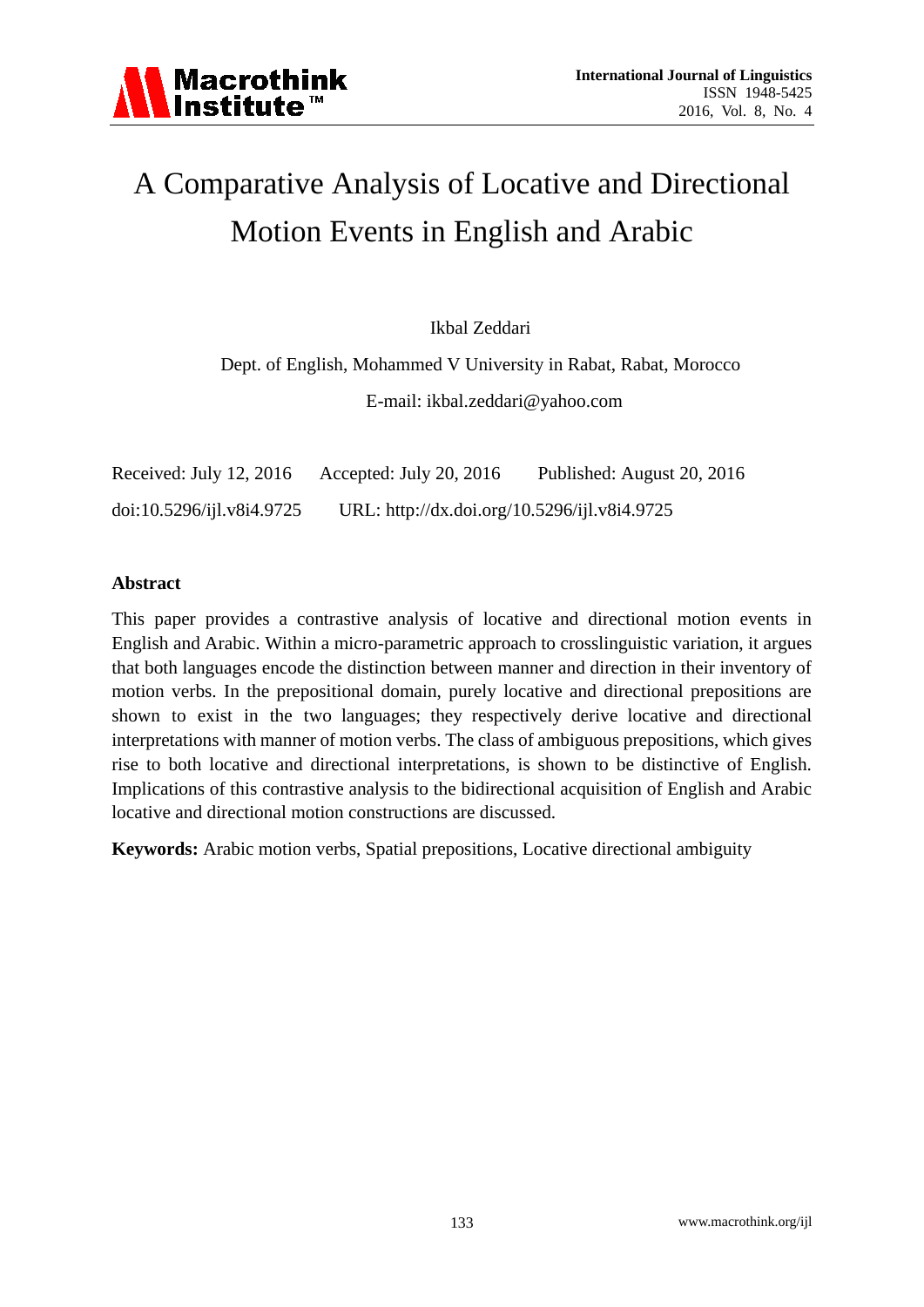

# **1.Introduction**

Motion verbs crosslinguistically encode a motion event, typically but not necessarily expressing displacement (Levin, 1993). As Miller (1973) noted, languages have different ways to express how an object moves from one place at a given time to another place at some subsequent time. These motion events involve a moving entity (Figure) and a generally larger and more stable object in relation to which movement takes place (Ground) (Talmy, 1985, 2001). The topographical relationship between these two entities is generally mediated by a spatial preposition such as the locative *in* or the directional *to* or their Arabic counterparts *fi*and *ila*, respectively. While the former locative prepositions locate the movable Figure with respect to the Ground, the latter directional prepositions express a change in the location of the moving object along a path or a trajectory. This is illustrated in 1 below.

- 1. a. ʒarati al-bintu fi al-ħadiqati ran the girl in the park 'the girl ran in the park'
- 2. b. ʒarati al-bintu ila al-ħadiqati ran the-girl to the-park 'the girl ran to the park'

In (1, a) above, *albint* (the girl) is inside the park having a walk while in (1b) she has not reached the park yet and she is moving along a trajectory whose endpoint is marked by the park. Putting minor word differences aside, Arabic and English converge on the way they express locative and directional motion events with manner of motion verbs. This clear-cut locative/directional division is blurred when a third class of ambiguously locative and directional prepositions is involved (e.g. over, under, behind). This will be presented in the coming section.

# **2. Problem**

Apart from the purely locative or directional prepositions, English also has a class of ambiguous prepositions which lend themselves to both locative and directional interpretations in the exact same context. In Arabic, however, spatial prepositions tend to be interpreted categorically either as locative or directional. The examples in (2) below highlight this contrast between Arabic and English.

2) a. hallaqati atairatu fawqa almadrasti

flew the plane over the school

'The plane flew over the school' Locative reading only

b. hallaqati atairatu wara?a almadrasati

flew the plane behind the school

'The plane flew behind the school' Locative reading only

In the English equivalent of  $(2, a)$ , the scene can be construed either as locational with the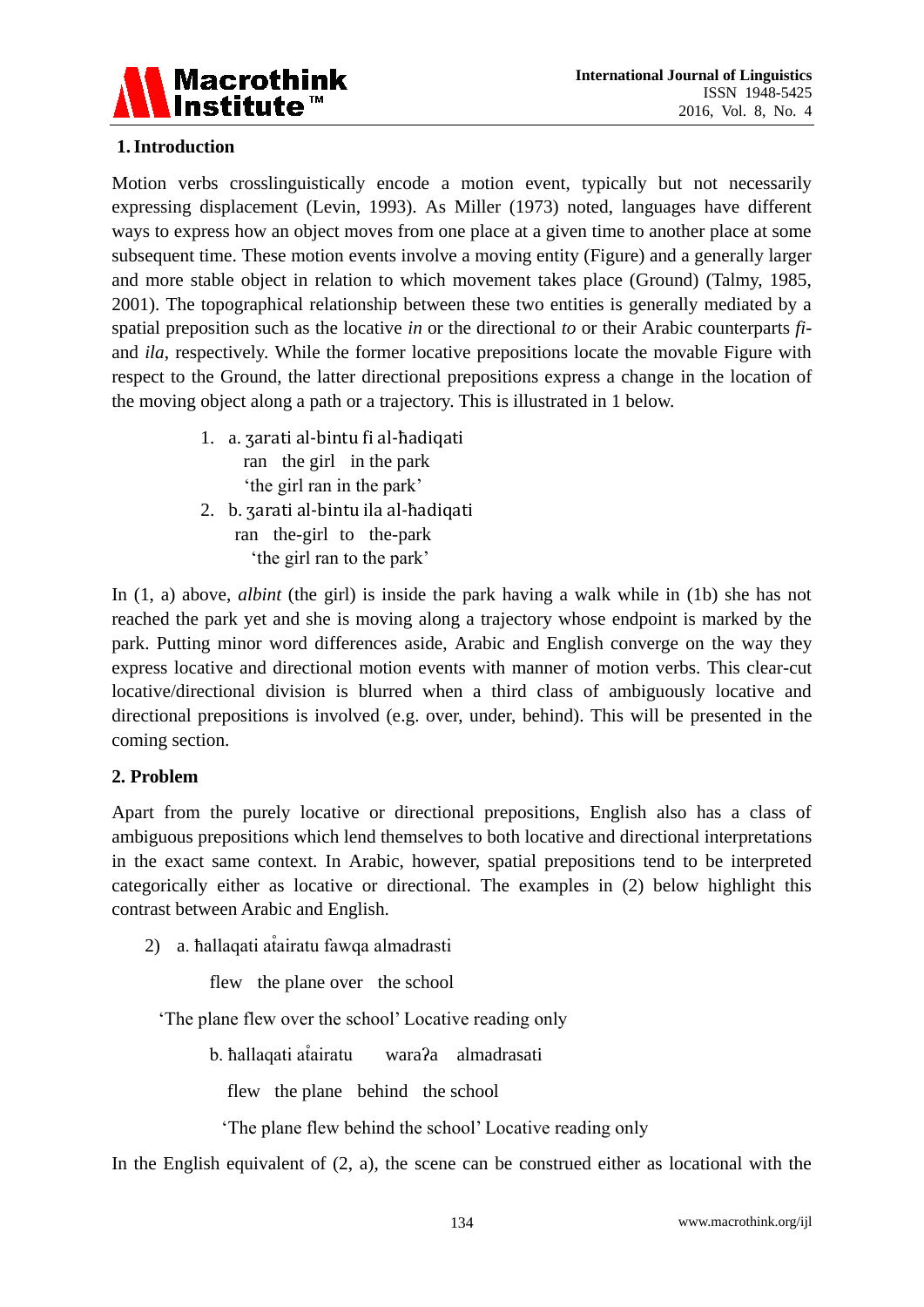

plane hovering over the school, a more positional and locative reading, or the plane could be interpreted as having started flying away from the school and has reached it, hence, the directional reading. However, the Arabic example allows only a locative reading. The preposition behind in the English translation of (2, b) may receive similar interpretations where the plane was either flying in the back of the school or has just moved to that area. The Arabic example again allows only for a locative reading and excludes the directional interpretation. This article will try to highlight these typological differences in motion events encoding in English and Arabic. Such a contrastive analysis will hopefully make evidence-based empirical predictions about the bidirectional crosslinguistic influence these languages may have in the process of foreign/second language acquisition.

This article is organized as follows. First, Ramchand's (2008) First Phase Syntax framework and the cartographic approach to prepositions in Svenonious (2010) will be outlined first as this will serve as the framework of analysis. Section Four will then discuss the locative directional ambiguity in English motion events. The lexical distinctions Arabic motion verbs lexicalize will then be discussed and compared to their English equivalents in Section Five before arguing for the categorical locative or directional status of Arabic spatial prepositions in Section Six. As the analysis unfolds, similarities to Moroccan Arabic will also be presented. Based on this comparative account, the paper also draws implications concerning the bidirectional acquisition of motion events encoding in foreign and second language acquisition in cases where Arabic and English could be the learners' mother tongue or the target language being learnt. Finally, a conclusion sums up the paper.

# **3. Theoretical Framework**

Ramchand (2008) developed a very articulated view of the functional sequence within the verb phrase. Based on event structure, the verbal predicate is split into three main subevental components: a causing subevent, a process-denoting subevent and the resulting state subevent. Ordered in a hierarchy, each subevent heads its own projection. The initP (initiation phrase) represents the outer causational projection responsible for introducing the external argument, the initiator argument. Every dynamic predicate expresses a causational or initiational state that leads to the process procP (process phrase), which hosts the argument undergoing the change labeled Undergoer. The lowest projection corresponds to the result of process and the resultee, the argument associated with the resultant state, occupies the specifier of resP, the result Phrase. Only verbs which lexically entail a result state project a resP. The tree diagram below illustrates how the system works with the durative manner of motion verb *run* and the punctual directed motion verb *arrive*.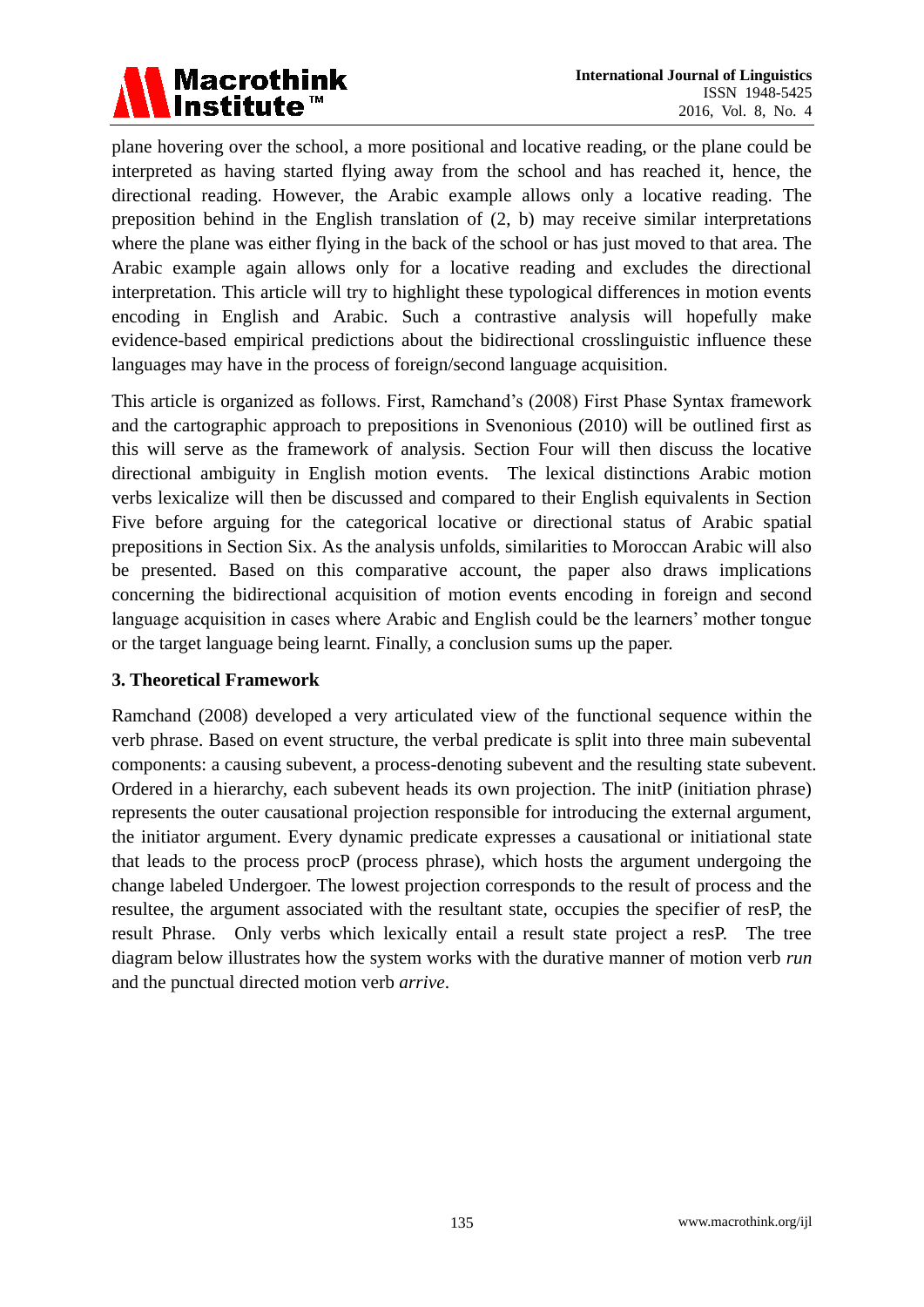

In (3, a) above, John is the initiator of the event of running and he is also the undergoer of the running event. However, this activity verb does not entail any result unlike the punctual *arrive* which projects a result phrase in (3, b). The event denoted by arrive would not be complete without John reaching his final destination, hence, being a resultee.

To account for the directional locational ambiguity in motion events, a more refined account of the internal structure of spatial prepositional phrases is also needed. Such an account is found in much current research on the syntax of prepositions (van Riemsdijk & Huybregts 2002, Koopman 2010, van Riemsdijk 1990, Svenonius 2010, Kracht 2002). Following Jackendoff (1983), this line of research distinguishes between place prepositions (e.g in, on, at) and path prepositions (to, from, into). Locational place prepositions give information about the physical configuration of the relationship between a Figure (the moving entity) and a Ground (the stationary landmark) and are always unbounded, not specifying an endpoint while directional path prepositions encode the trajectory that the Figure traverses in the motion event. These latters express either the goal of motion as is the case with the preposition *to* or the source as is the case with *from* and they are normally bounded. In terms of syntactic structure, while locative prepositions project only a category Place, a category Path is postulated above the category Place for their directional counterparts.

#### **4. Locative and Directional Ambiguity in English Motion Events**

Within the microparametric approach, crosslinguistic differences in directed motion events are accounted for with recourse to the featural make-up of motion verbs and the adopositions they occur with. In the present study, I adopt the insights from Ramchand (2008) and Son and Svenonious (2008). In the case of inherently directed motion verbs (e.g. arrive, advance, come, depart, enter, fall, return, rise), I assume that the telic interpretation arises from the lexical meaning of the verbs, encoded in their syntactic representation as a ResP. The spatial preposition just further describes the endpoint of this result state. This is represented in the tree diagram below.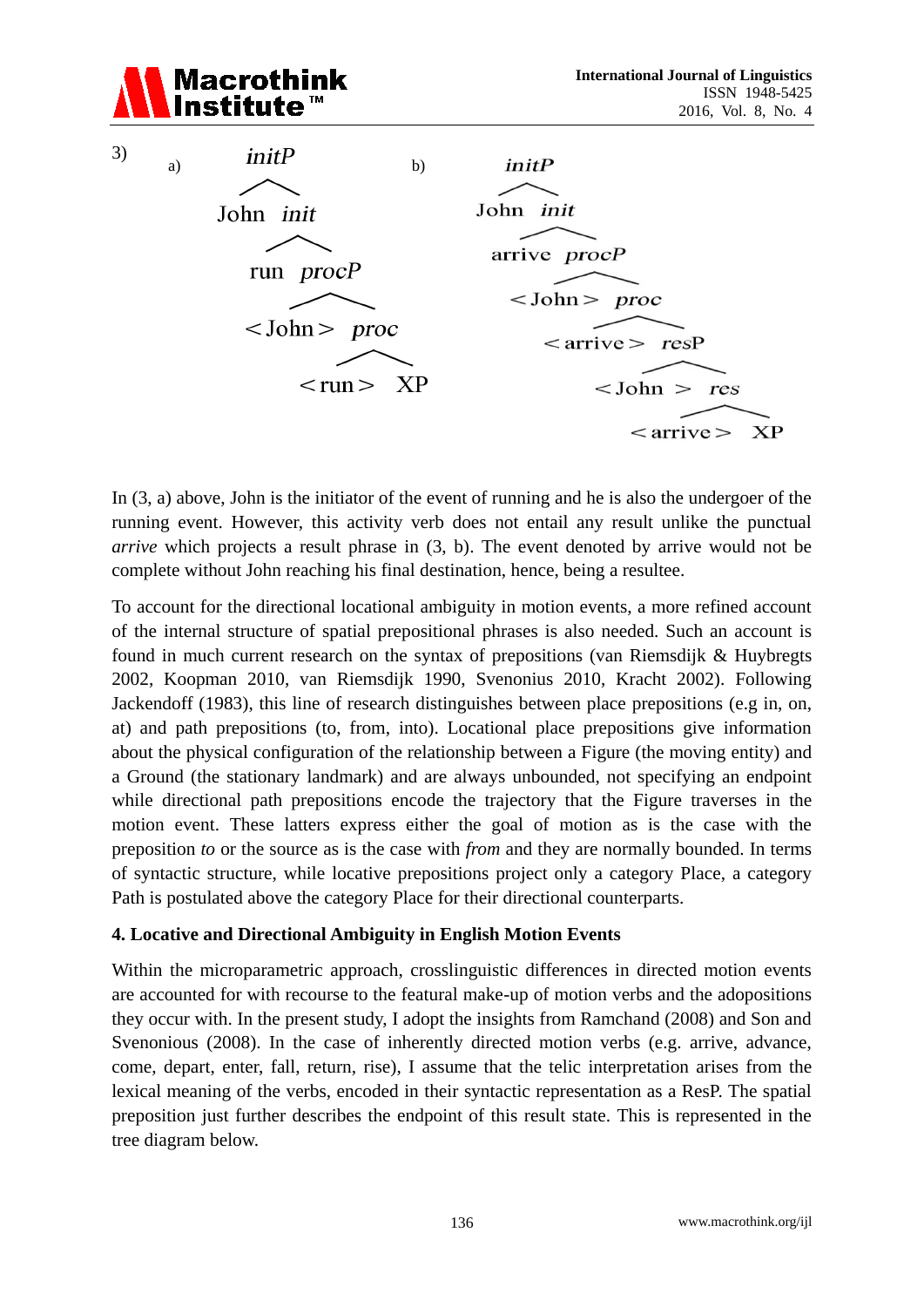

3)

InitP

\nJohn init

\narrive proof

\n
$$
<
$$
 John> proc

\narrive ResP

\n $<$  John> Res

\nto PlaceP

\nbehind DP

\nThe school

In the case of manner of motion verbs, I assume that the goal of motion interpretation is licensed thanks to the lexicalized Proc head and a covert Dir[ectional] functional head, which dominates a Path head (e.g. to) (Son, 2007, Son & Svenonious, 2008). In English, manner of motion verbs are assumed to optionally project a null Dir[ectional] head. This null directional head may dominate an overt or covert Path (to) with projective prepositions such as behind. Extended prepositions, on the other hand, are assumed to lexicalize the path component in their core meaning as they are interpreted directionally more readily than their projective counterparts. The tree diagram in (4) below represents both the locative and the directional interpretations with the verb run and the ambiguous preposition *behind*.



137 www.macrothink.org/ijl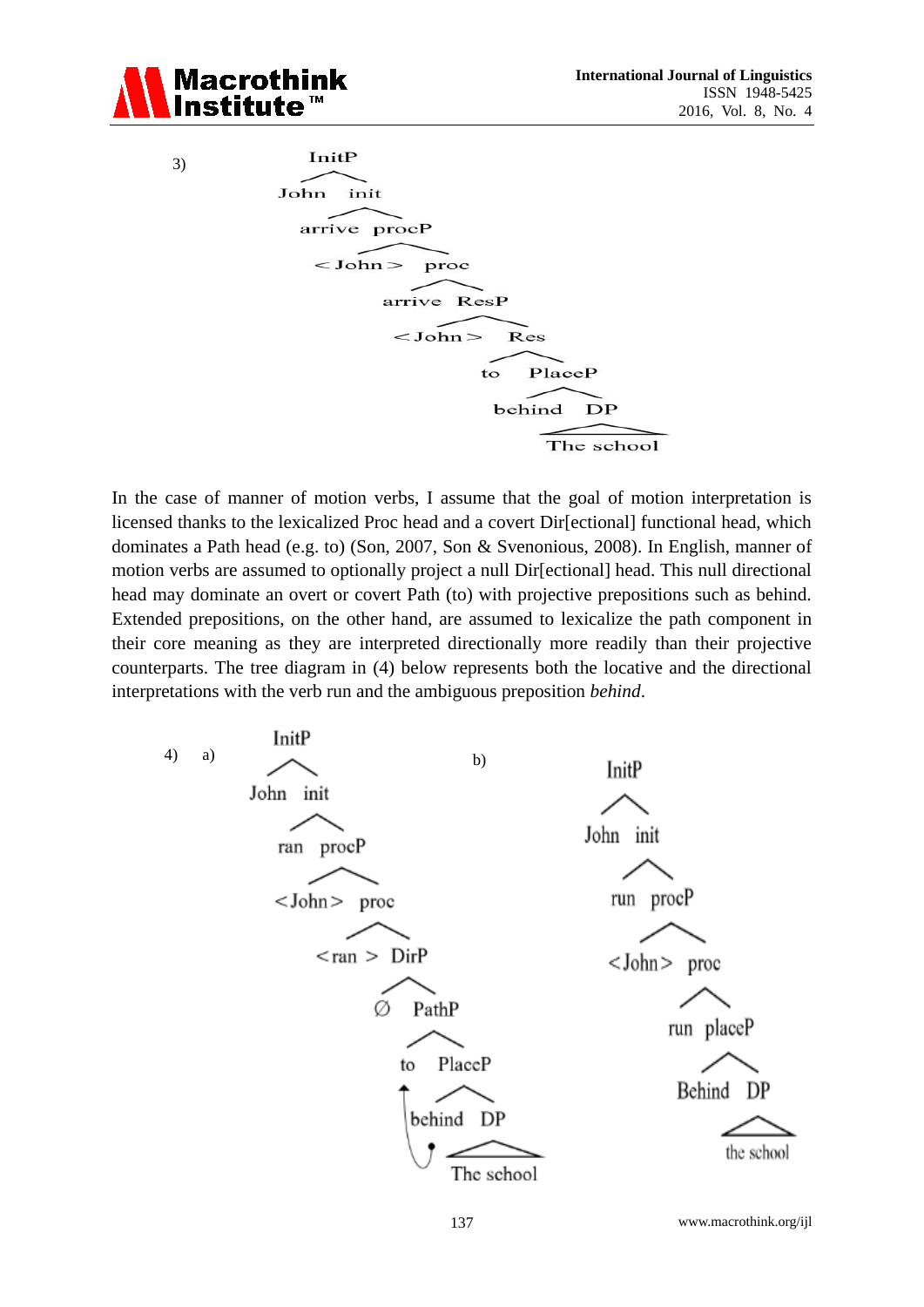

Following Svenonious (2010), directional prepositions that encode both place and path features will spell out as complexes by a Place-to-Path head movement as in (4, a). The PlaceP head will move to the head position of the PathP to check the directionality feature and hence yield a directional reading. It can be indicative that in the case of manner of motion verbs, an overt *to* is only marginally licit as in he ran to behind the school (Svenonious, 2010; Gruber, 1965). On the locative reading, however, the preposition behind remains in situ under the PlaceP head, resulting in a locative reading.

This featural composition of motion verbs and adpositions is subject to crosslinguistic variation. At this point, a legitimate prediction is that motion verbs and prepositions in a typologically different language such as Arabic will bear a different featural make-up, resulting in crosslinguistic variation. In the discussion on the Arabic motion verbs, it will be shown that while the distinction between directed motion and manner of motion verbs can be maintained, Arabic prepositions and semi-prepositions can be either locative or directional and never lexically ambiguous. To derive a directional reading with the Arabic equivalents of the English ambiguous prepositions, it will be shown that a directional path head must be obligatorily overt, especially with manner of motion verbs as they do not entail any resulting state. This will be discussed in more detail in the next section on Arabic.

# **5. Encoding Locative and Directional Motion Events in Arabic**

According to Fassi-Fehri (1997), Arabic verbs lexicalize either the state and manner (e.g. inta a a) or motion and manner (tada fraza, inzalaga). State manner verbs generally express the existence of an entity (Figure) in a certain location. Ghalim (2010) further describes this class as expressing an internal spatial configuration (ʒalasa, waqafa). These verbs do not entail any change of location and express states rather than dynamic events. Manner of motion verbs, on the other hand, encode the manner of motion along a trajectory that needs to be specified with a spatial preposition, be it locative or directional. Other verbs may also conflate the path as in directed motion verbs (dayala (enter),  $\gamma$ araz, (go out)). These verbs may express motion towards a goal even in the absence of a directional preposition.

The three major verb classes presented above are attested in typologically different languages encoding similar lexico-semantic distinctions. When they combine with the prepositions inventory in a particular language, however, they result in different spatial interpretations. These interpretive contrasts will be discussed below with reference to the combinatorial possibilities which Arabic motion verbs may have with locative and directional prepositions. But first, let's outline the basic spatial prepositions that might be involved in the expression of a typical motion event in their prototypical senses.

#### **Prototypical Arabic spatial prepositions:**

5)

Locative prepositions: True prepositions: fi (in, at) bi (in,at) 3ala(on) Semi-prepositions: amama, khalfa, fawqa, wara, tahta, bein Directional prepositions: Goal paths: ila (to), li(to) hatta(up to) nahwa(towards)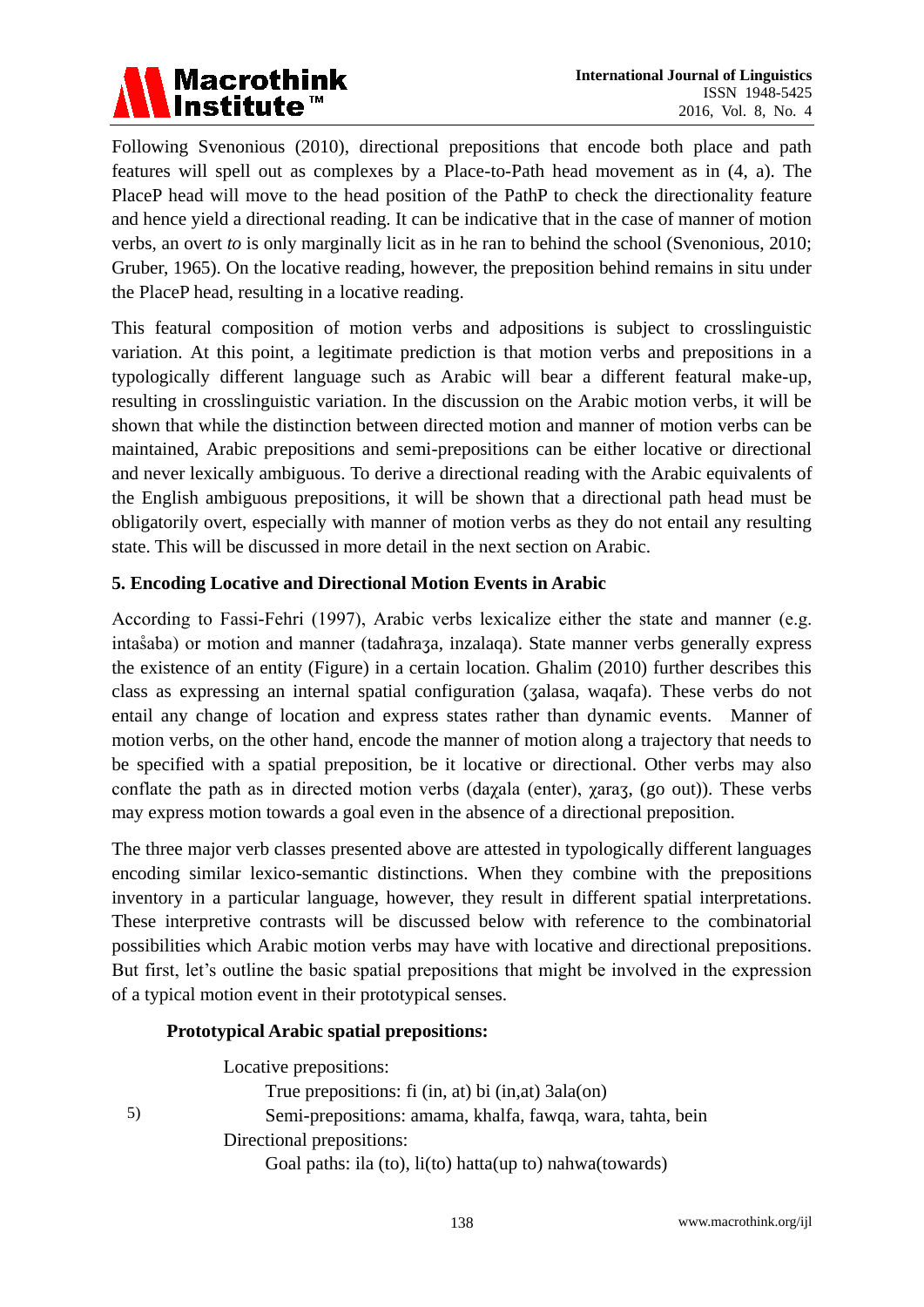

Source paths: min(from) *ʕən 'away from'*

Route paths: *fabr* (across) *xilal 'through' hawla* 'around'

In Arabic, locative and directional meanings are prototypically expressed by the preposition *fi* (in/at) and *ila* (to/towards), respectively. Jahfa (1989, 2000) analyzed these prepositions as underlyingly spatial with directional prepositions being more complex than simple locative prepositions. A directional preposition such as *ila* encodes both path and location in a containment relation to designate the nearing or the limit of the motion event (Wright, 1981). With their simpler internal featural make-up, locative prepositions can occur in stative contexts, which admit only homogeneous eventualities without any change in their internal structure. These could be the true non-derived prepositions or the semi-prepositions (Ryding, 2005). In Moroccan Arabic, spatial preposition are also analysed as either locative expression position (f- (in),  $\text{a}$  (on)) or relative position (fug (on top of)/ taht(under), mor (behind)) and directional (mn- (from)/l- (to)) ( Ech-Charfi, n.d). The examples below illustrate this with stative predicates in (a) and nominal sentences in (b). The data is drawn from both Standard Arabic and Moroccan Arabic.

#### **Standard Arabic:** 6)

a. intasaba al-misbahu [ala at-tawilati (Fassi Fehri, 1997) Erect-PAST DEF-lamp-NOM on DEF-table-OBL 'The lamp stood on the table' b. al-misbahu Sala a t-tawilati DEF-lamp-NOM on DEF-table-OBL 'The lamp is on the table'

# **Moroccan Arabic:**

c.lktab bqa fuq tbla

Def-book remain-PAST-3 SG on DEF-table

'The book remained on the table'

d. Iktab fug tbla

Def-book on DEF-table

'The book is on the table'

While locative prepositions are admitted in the stative contexts above, directional prepositions such as *ila* are ruled out as their directional meaning component entails a path that encodes a change of location, thus, requiring dynamic eventualities. This restriction is further illustrated in the motion events below.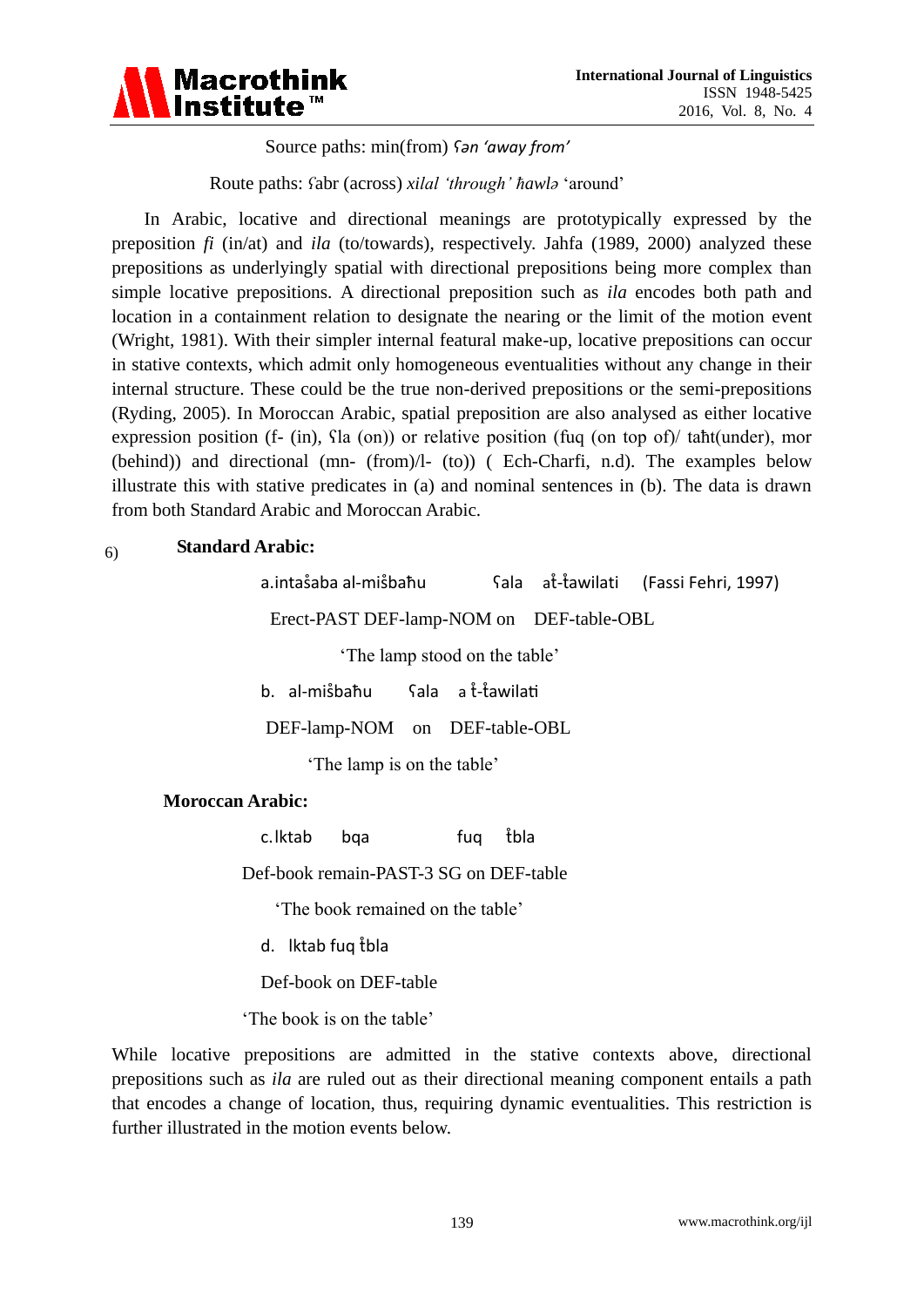

| 7)                                    |                                                                    | <b>Standard Arabic:</b>     |                                        |  |  |  |  |  |  |
|---------------------------------------|--------------------------------------------------------------------|-----------------------------|----------------------------------------|--|--|--|--|--|--|
|                                       |                                                                    |                             | a) Daxala al-waldu ila d-dari          |  |  |  |  |  |  |
|                                       |                                                                    |                             | enter-PST Def-boy-Nom to DEF-house-OBL |  |  |  |  |  |  |
|                                       | The boy entered the house'                                         |                             |                                        |  |  |  |  |  |  |
|                                       |                                                                    |                             | b) zara al-waldu ila d-dari            |  |  |  |  |  |  |
|                                       | Run-PAST DEF-boy-NOM to Def- house-OBL<br>The boy ran to the park' |                             |                                        |  |  |  |  |  |  |
|                                       |                                                                    |                             |                                        |  |  |  |  |  |  |
|                                       |                                                                    | c) zara                     | al-waldu fi ddari                      |  |  |  |  |  |  |
| run-PAST DEF-boy-NOM in Def-house-OBL |                                                                    |                             |                                        |  |  |  |  |  |  |
| The boy ran in the park'              |                                                                    |                             |                                        |  |  |  |  |  |  |
|                                       |                                                                    | <b>Moroccan Arabic:</b>     |                                        |  |  |  |  |  |  |
|                                       |                                                                    | d) dγlt                     | l-ddar                                 |  |  |  |  |  |  |
|                                       |                                                                    | enter-PAST 1SG to DEF-house |                                        |  |  |  |  |  |  |
|                                       |                                                                    | 'I entered the house'       |                                        |  |  |  |  |  |  |
|                                       |                                                                    | e) zrit                     | l-ddar                                 |  |  |  |  |  |  |
|                                       | ran-PAST 1SG to DEF-house                                          |                             |                                        |  |  |  |  |  |  |
|                                       |                                                                    | 'I entered the house'       |                                        |  |  |  |  |  |  |
|                                       | f)                                                                 |                             | zrit f- 1-hadiqa                       |  |  |  |  |  |  |

ran-PAST 1SG in DEF-park

'I ran in the park'

Jahfa (1989, 2000) notes that the behaviour of locative and directional prepositions can be attributed to the PATH and IN meaning components in their conceptual structure. As is clear from the examples above, manner state verbs select only a locative preposition as in (7 a, e). By contrast, manner of motion verbs admit both locative or directional prepositions (7 c, d, g, h), deriving atelic interpretations with both prepositions more readily, unlike English in which PP's headed with the bounded preposition *to* necessarily give rise to telic events. Directed motion verbs on the other hand lexicalize directionality in their core meaning and they are typically telic even in the absence of a directional preposition. Thus, it seems that the directional preposition only further modifies the resulting locative state of a directed motion events. Following Berrissoul (2010) and Ghalim (2010), even if the path may not be syntactically expressed with directed motion verbs, it may be assumed to be part of the conceptual structure of the verb. Thus, we assume in the footsteps of Ramchand (2008) that even in standard Arabic and Moroccan Arabic directed motion verbs project a ResP while manner of motion verbs are activity verbs in the sense of Vendler (1957) and project only a ProcP to the exclusion of a ResP. The first phase syntactic representations of a verb such zara (run) and wasala (arrive) will be similar to their English counterparts presented in  $(3)$  above.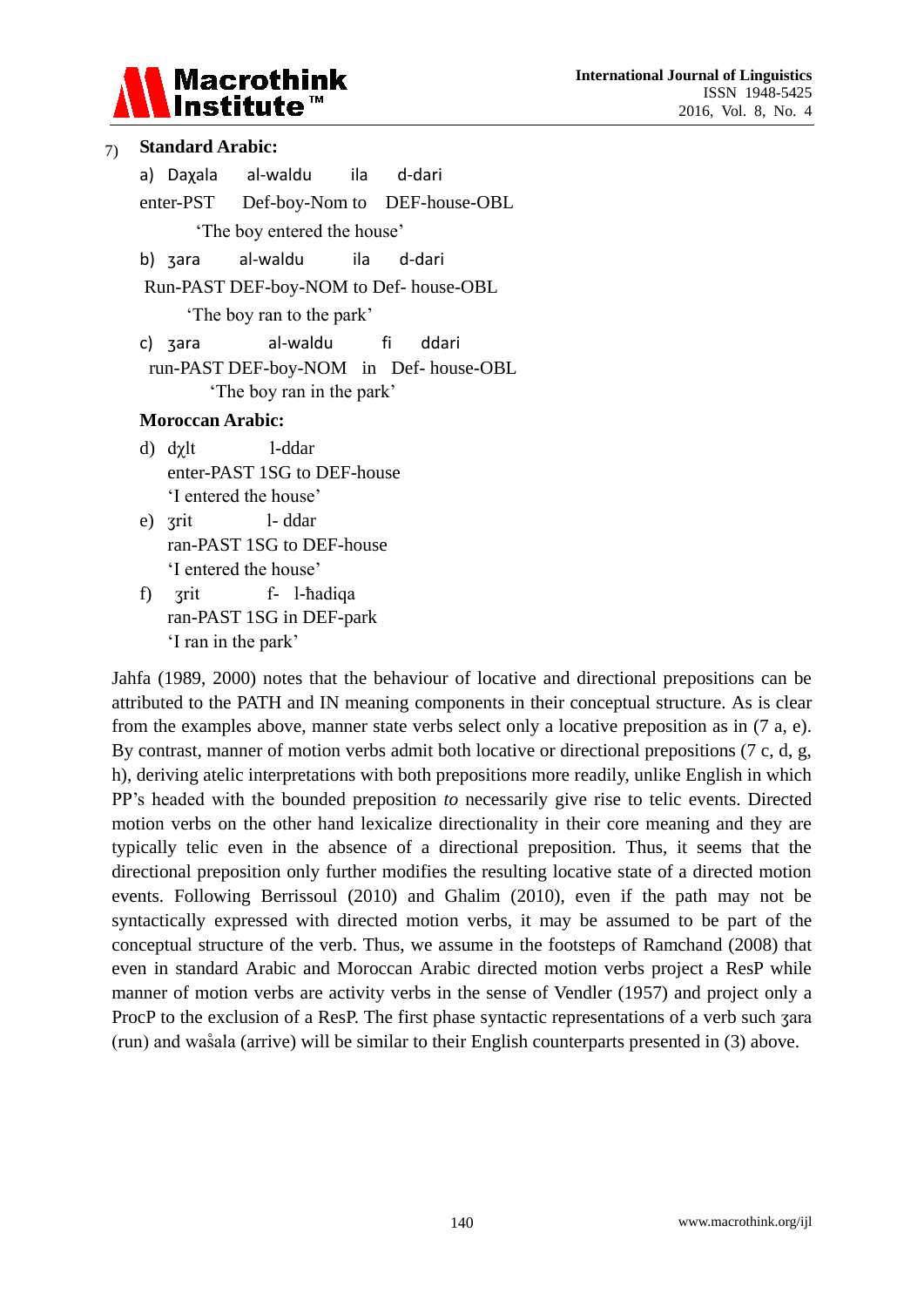

8)



Apart from the extra ResP layer, projected by verbs of directed motion, the two diagrams above seem identical. However, the event described in (8, b) entails that the initiator and the undergoer of the process reaches the endpoint of the motion event by virtue of being also a resultee. The complex preposition *ila* (to), merging both meaning components of to and in/at, only further describes the result encoded by the verb. This representation justifies the culminating telic interpretation derived from the example, which entails that the child (alwaladu) has reached the park (alhadiqatu) at the end of the motion event. In (8, a), however, the telic interpretation of the event is only a defeasible implicature. The child cannot be said to have reached the park in all contexts with manner of motion verbs (e.g. ʒara (run)).

zara alwaladu ila al-hadiqati lakinahu lam ya s<sup>c</sup>il hunak 'the boy ran to the park but he did not arrive there' 9)

The interpretation of the preposition ila as either limiting the event or actually reaching its endpoint, thus, cannot be an inherent feature of the preposition on its own as it arises compositionally with the specific motion verbs it modifies. In the spirit of the Arabic grammatical tradition, Wright (1981) noted that *ila* merely implies the motion towards an object regardless of whether this object is reached or not while *ħatta* (up to) indicates motion towards and at the same time arrival at an object. The meaning of *ila* may be naturally modified to designate the limit of the act when the governing predicate entails such endpoint result as is the case with the verb *wasala* (arrive), and *dayala* (enter) etc...These observations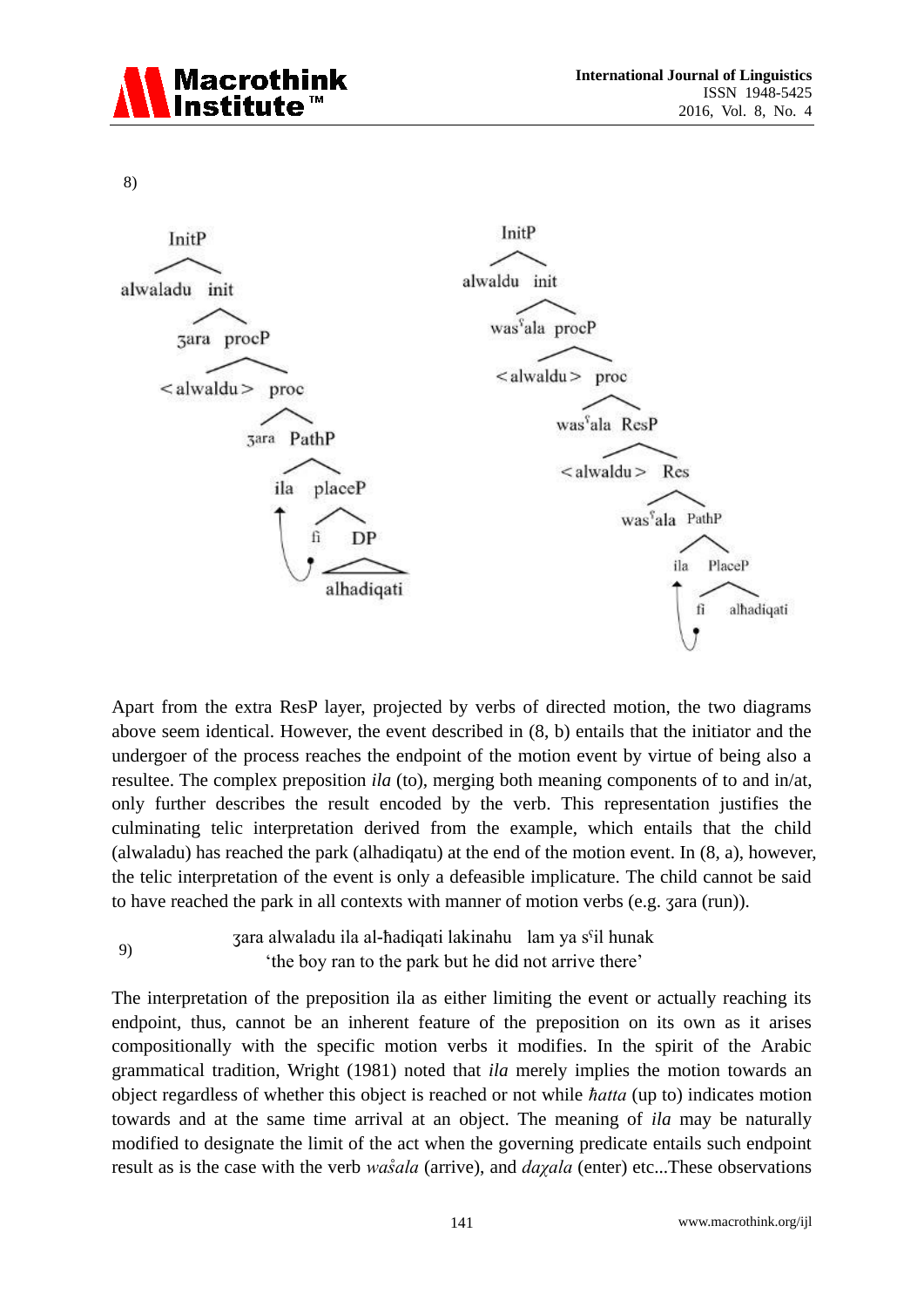

are captured in (10) below.

\*zara alwaladu hatta al-hadigati lakinahu lam ya s<sup>c</sup>il hunak 'the boy ran to the park but he did not arrive there' 10)

#### **6. On the Categorical Status of Spatial Prepositions in Arabic.**

In the literature on Arabic motion event encoding, spatial prepositions are also classified into static locatives *fi-, bi-, fala* (in, at, on, respectively) and directional *ila* (to), *nahwa* (towards) (Saeed, 2014, Brissoul 2013, Ghalim, 2007, 2010, Jahfa,1989, 2000) due to the presence or absence of a directionality component in their meaning. As discussed in the previous section, the same distinction can be maintained with Moroccan Arabic prepositions, which are etymologically related to their Arabic equivalents (Ech-Charfi, n.d). In addition, the counterparts of the English ambiguously locational and directional prepositions (behind, over, under etc...) pattern with the prototypical locative prepositions, be they prepositions or circumstantial adverbs. Hence, the traditionally labeled locative adverbs or semi-prepositions such as *χalf* (behind), *waraʔ* (behind), *fawq* (over/on top of), *taħt* (under) do not yield any locative/directional ambiguity with both manner of motion verbs and directed motion verbs. Ech-charfi (n.d) cross-classifies Moroccan Arabic prepositions (fog (on top of)/the (under),  $g\partial d\text{dam}$  (in front of) /mor (behind) as both locative and directional. His example with the Moroccan Arabic verb daz (go, pass) in ( daz foq/ t∂ht/ g∂ddam/ mor l-k∂dya (He went over/below/from this side/on the other side of the hill)) can be said to inherently encode direction of a special sort: route; thus, the sentence can be assigned a route reading and not a goal-directed reading; it is also indicative that a purely directional preposition such as l- (to) may take each of these locative prepositions as a complement to derive a goal-directed reading. We, consequently, maintain that Arabic prepositions can be either locative or directional. The polysemy that may arise may be accounted for compositionally when the class of verb they complement is taken into consideration. Manner of motion verbs, which do not entail any direction nor result in their core meaning necessitate purely directional complements while inherently direction motion verbs may do with locative prepositions to describe the endpoint of the directed motion event, lexically entailed by the verb. This stands in stark contrast with English where the ambiguous prepositions (e.g behind, under, over) result in both locative and directional readings with manner of motion verbs (e.g run, swim). The examples below are illustrative.

#### **Standard Arabic:**

11)

|                                       | a.Jalstu                                   |                                    | tahta/fawq/wara?a alqantara            | locative    |  |  |  |  |  |
|---------------------------------------|--------------------------------------------|------------------------------------|----------------------------------------|-------------|--|--|--|--|--|
|                                       | Sit.PERF.1SG                               |                                    | under/on/behind DEF-bridge             |             |  |  |  |  |  |
|                                       |                                            | 'I sat under/on/behind the bridge' |                                        |             |  |  |  |  |  |
|                                       | b. dahabtu                                 | ila tahti/fawqi/wara?i alqantara   |                                        | directional |  |  |  |  |  |
|                                       | Go.PERF.1SG to under/over/behindDEF-bridge |                                    |                                        |             |  |  |  |  |  |
| 'I went under/over/behind the bridge' |                                            |                                    |                                        |             |  |  |  |  |  |
|                                       | c.zara                                     | at-tiflu                           | tahta/fawq/wara?a alqantarati locative |             |  |  |  |  |  |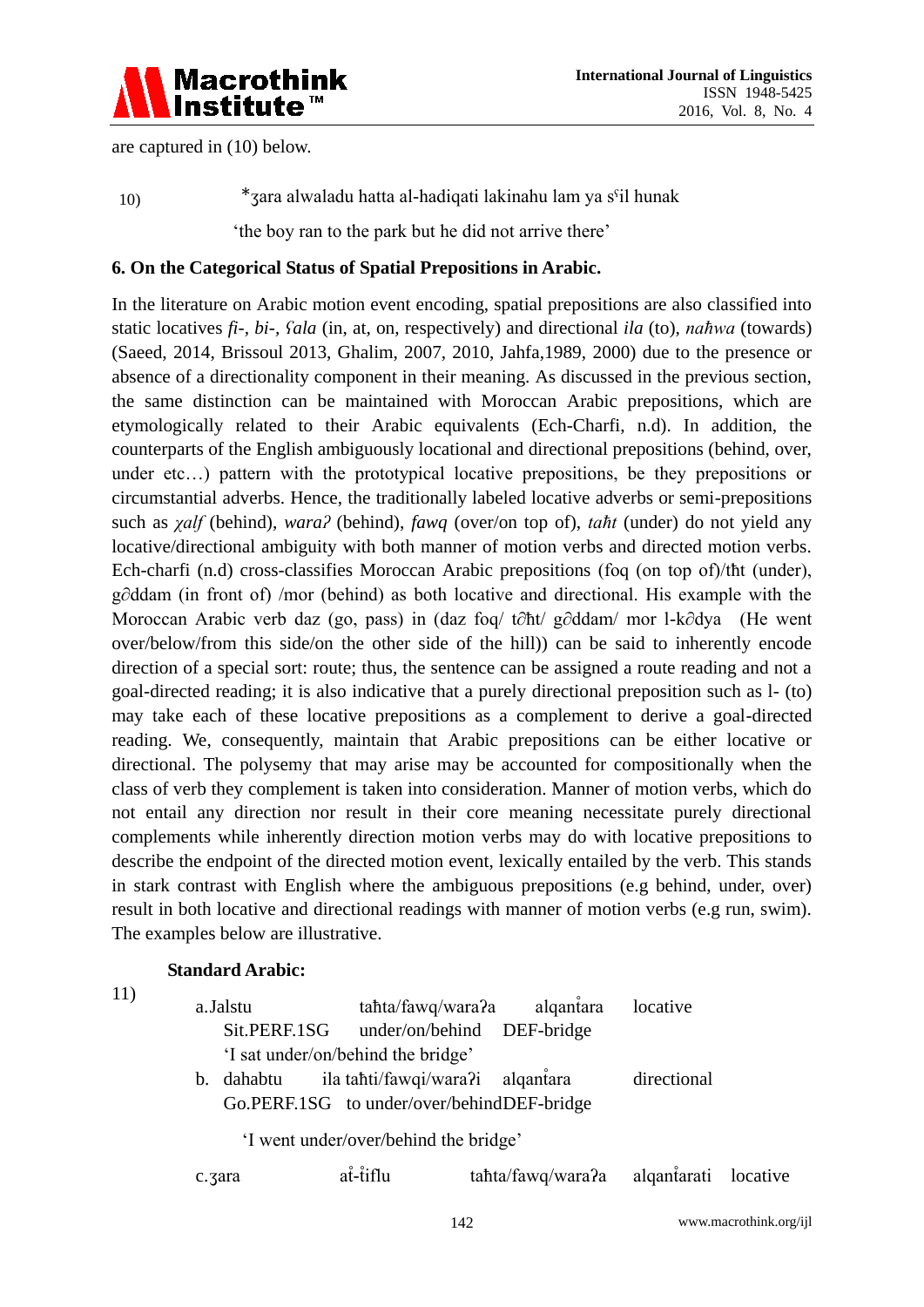

Run.PERF.3SG.MS DEF.boy under/on/behind DEF.bridge 'The boy ran under/on/ behind the bridge'

d. zara a-tiflu ila tahti/ fawqi/ wara?i algantarati directional Run.PERF.3SG.MS DEF.boy to behind DEF.bridge 'The boy ran under/on/ behind the bridge'

#### **Moroccan Arabic:**

12)

- a. Glst  $\frac{tht}{mor}$  the l ntra locative Sit.PERF.1SG under/on/behind DEF-bridge 'I sat under/ behind/on the bridge'
- b. Mshit  $(l-)$ tht/mor/foq lqntra directional Go.PERF.1SG to under DEF-bridge

'I went under the bridge'

- $c.Jrit$  under/fog/mor lgntra locative Run.PERF.1SG.MS under/on/behind DEF.bridge 'I ran under/on/behind the bridge' d. Jrit 1- tht/foq/mor lqntra directional
- e.Run.PERF.1SG.MS to under/on/behindDEF.bridge
- f. 'I ran under/on/behind the bridge'

The locative nature of Arabic semi-prepositions taht, fawq, and wara? is evident in  $(11, a)$ above, for they occur with a verb, not involving any displacement (ʒalasa, sit). With directed motion verbs, the presence of a locative preposition may be obligatory especially in standard

Arabic (11, b) as the accomplishment verb ( $\lambda$ ahaba) lexicalizes the direction of motion and

the goal PP further specifies the trajectory of motion. With other verbs such as  $dayla$  (enter), the locative preposition tends to be optional. In the case of the manner of motion verb ʒara/ ʒra in (c) above, the locative preposition is construed only as locative and the directional meaning is derived by adding an overt directional preposition (ila/l-). Unlike English, which is argued to license a null directional preposition (Svenonious, 2010), Arabic does not seem to allow such an option to license directional readings of locative prepositions. The presence of an overt directional preposition is obligatory either on its own or heading another locative preposition. With the background presented in the previous sections, locative prepositions are, thus, assumed to project only a PlaceP unless an overt directional preposition is present to independently license a PathP. The tree diagrams below illustrate these observations.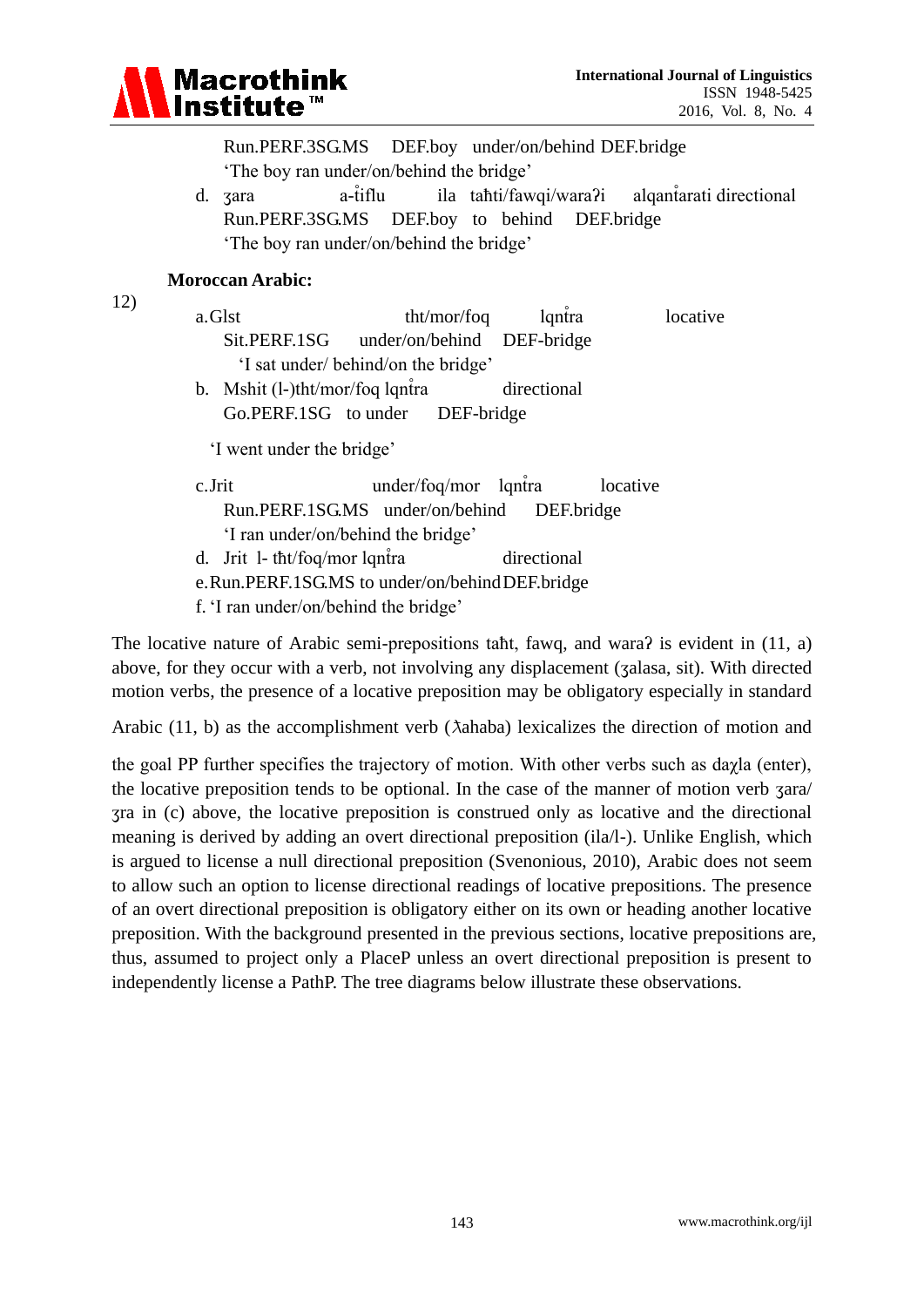





It seems that both English and Arabic encode motion events with motion verbs and spatial prepositions. The prototypical locative and directional prepositions in both languages also seem to match in their feature make-up. However, the prepositions that result in the locative directional ambiguity in English can be said to be specified for both the locative and the directional feature, which their Arabic counterparts lack as they can be used only as locative. They can be used, however, in directed motion events if directionality is independently lexicalized by inherently directed motion verbs. This directional interpretation can be justified by the lexically telic nature of this class of verbs with the locative preposition furthers modifying the culmination endpoint denoted by the telic event expressed by the verb (Berrissoul, 2010). The directional preposition can still license a Path Phrase to modify the ResP, taking the PlaceP phrase as a complement. Given that this class of verbs is inherently directional, the resulting sentences are more or less synonymous. This can be represented as follows.

wara?a

DP

alhadiqati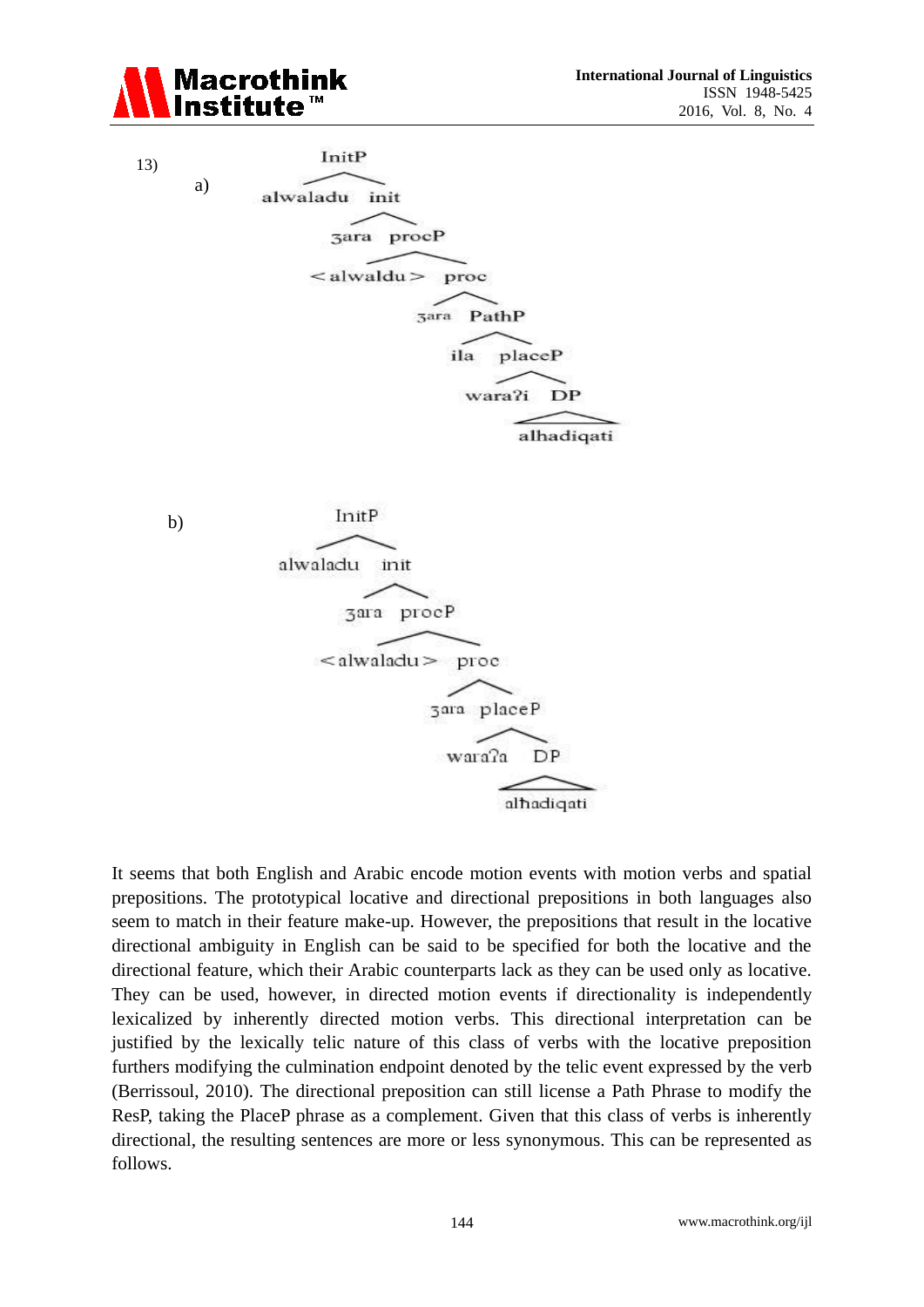

14)

InitP a) alwaldu init was<sup>c</sup>ala procP  $\alpha$ lwaldu $>$ proc was<sup>v</sup>ala ResP  $\leq$ alwaldu $>$ Res was<sup>7</sup>ala PathP PlaceP  $i<sub>1</sub>$ wara?i almadrasati InitP b)alwaldu init was<sup>5</sup>ala procP



The role that the aspectual class of the verb plays in the interpretation of Arabic spatial prepositions and by extension motion events is also clear in the uses, where the locative preposition *fi-* is used in directional contexts. It has been noted in the Arabic grammatical literature since Sibawyh that a given preposition may be used in the context of another by substitution (Inaba) if the extended usage can be traced back interpretatively to the basic prototypical meaning of the preposition. Semantic extensions in the use of prepositions were also explained in terms of the notion of verb implication (TaDmin), whereby the meaning of a given verb contextually implies the meaning of another, hence, licensing the use of the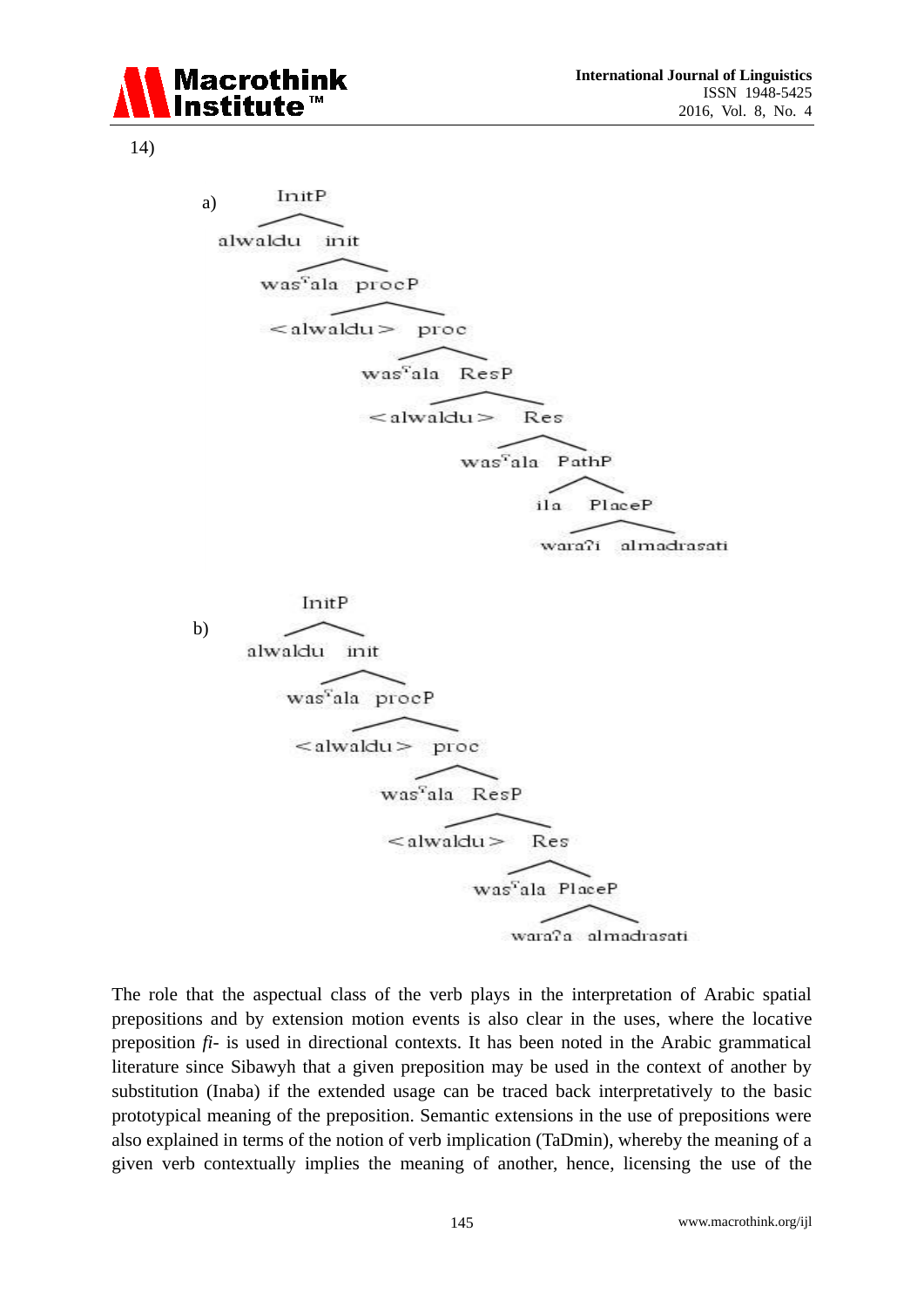

preposition normally associated with this latter verb. (For a review of the controversy between the Kufa and Basra Arabic grammatical tradition, see Al-ʿAṭyya, 2008)). Of particular relevance to the concerns of the present paper are the instances where the locative preposition *fi*- is used in directional contexts instead of the prototypically directional *ila*. Below are illustrative verses from The Quran (the numbers next to the examples refer to the chapter (Sura) and the verse (Aya) in order).

15) a)  $\alpha$ *ina lamarduduna filhafira* (79: 10) 'Will we indeed be returned to [our] former state [of life]?' b) wa adxil yadaka fi zaybika  $(27: 12)$ 'And put your hand into the opening of your garment [at the breast]' c) isluk yadaka fi ʒaybika (28: 32) 'Insert your hand into the opening of your garment' d) aw targa: fi assama?  $(17: 93)$ 'or you ascend into the sky'  $e)$  fa raddu: ay diyahumu fi afwa hihimu  $(14: 9)$ ' but they returned their hands to their mouths'

All the verbs in the verses above denote directionality and and a culminating endpoint of the motion events (radda (return) raqa (ascend) salak, adχala (insert)); as argued for the directed motion verbs above, they may be said to project a result phrase as part of their lexical meaning regardless of the spatial preposition used. This licenses the use of a locative preposition to signal the endpoint of the trajectory of the goal-directed motion event expressed by the verb.

# **7. Implications**

The contrastive analysis presented in this paper is couched within a micro-parametric approach to cross-linguistic variation, which explains typological differences in terms of the lexical distinctions encoded in the functional and lexical inventories of particular languages (Chomsky, 1995). In the spatial domain, Son and Svenonious (2008) and Svenonious (2010), among others, attributed differences in the expression of directed motion events to the features instantiated by motion predicates on the one hand and the prepositions they combine with on the other hand. From a psycholinguistic perspective, the process of L1 acquisition can be seen as a process of feature assembly (Stringer, 2005) whereby the child acquires his L1 categories and the features they are associated with. L2 acquisition, by implication , is viewed as a process of feature reassembly (Lardiere, 2000, 2008, 2009).

From this latter perspective, L2 learners already have their L1 features specified on functional and lexical categories from a universal set; therefore, they need to reassemble these features in line with the L2 to match the target norm. In the acquisition of motion events, L2 learners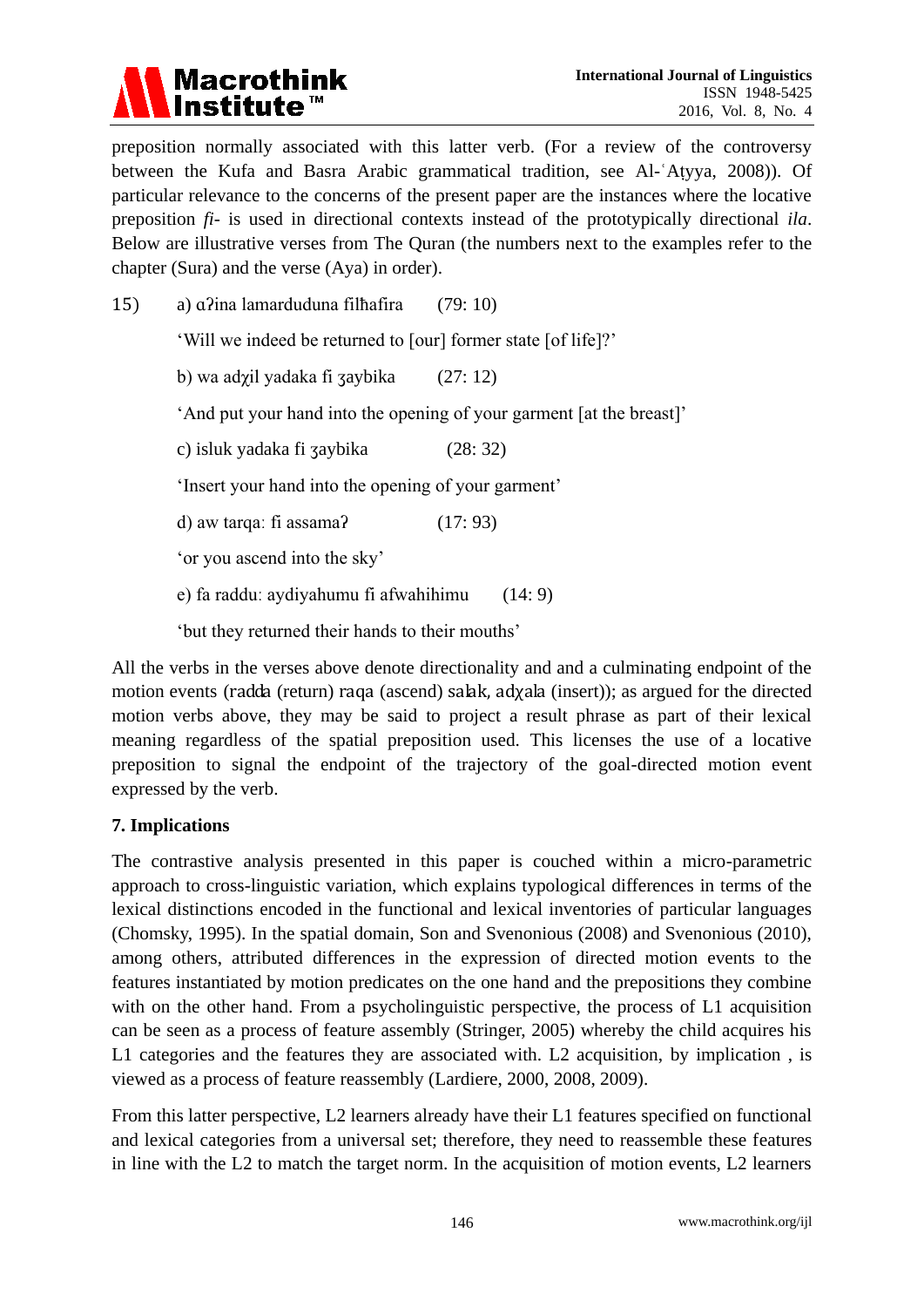

need to distinguish manner of motion verbs from inherently directed motion verbs. They need as well to decipher the featural make-up of the adpositions available in the target language or even the inventory of spatial cases.

Based on the contrastive analysis between English and Arabic presented in this paper, it seems that the distinction between manner of motion verbs and directed motion verbs may be acquired both by English-speaking learners of Arabic and Arabic-speaking learners of English in a straightforward manner. However, its grammatical reflexes may be more problematic, especially with L2 verbs that may be instantiated for features in a way different from the L1; the English verb *dance* is a case in point. While this verb could be used directionally in English as in (*He danced into the room*), hence, instantiating a directionality feature, its Arabic equivalent (raqasa) cannot be used in the same way. Goal directed constructions with such verbs as *dance* may prove problematic to Arab EFL learners.

Similarly, the purely locative and directional uses of spatial prepositions should not be problematic bi-directionally as the locative feature tends to be unmarked in its distribution in the two languages. In the case of English ambiguous preposition, Arab learners seem to be at a disadvantage. As discussed above, Arabic does not allow a null directional preposition to license the directional interpretation of ambiguous prepositions. Therefore, these directional interpretations may be harder to tap even for advanced Arabic-speaking EFL learners. Although the predictions outlined in this section are based on the micro-parametric contrastive analysis argued for in this paper, they are still in need of empirical confirmation from bidirectional acquisition studies.

#### **8. Conclusion**

This paper contrasted two important domains in the expression of motion events, namely, motion verbs and the inventory of prepositions in both English and Arabic. It was found out that while both languages can be said to exhibit the two main motion verb classes widespread crosslinguistically: manner of motion verbs and inherently directed motion verbs, they may differ on the featural specification of individual verbs, especially in terms of directionality. Similarities and differences also emerged in the inventory of prepositions in the two languages. Both English and Arabic had purely locative and directional prepositions; English was shown to have a class of ambiguous prepositions that give rise to both locative and directional readings with manner of motion verbs. Arabic, however, seems to be categorical in its featural specification of prepositions, for they are either locative or directional. Similarities between the two languages were argued to have a facilitative effect on the process of L2 acquisition while the differences were predicted to have a debilitative effect.

#### **References**

Berrissoul (2010). Dalalt *Af'al Aharaka fi 'Itar almu'jam Almuwallad*. Dar Alkitab Aljadida Almuttahida.

Chomsky, N. (1995). *The Minimalist Program*, MIT Press, Cambridge: Massachusetts.

Ech-Charfi, A.(n.d). Spatial and temporal uses of Moroccan Arabic prepositions . *Basamat* 3,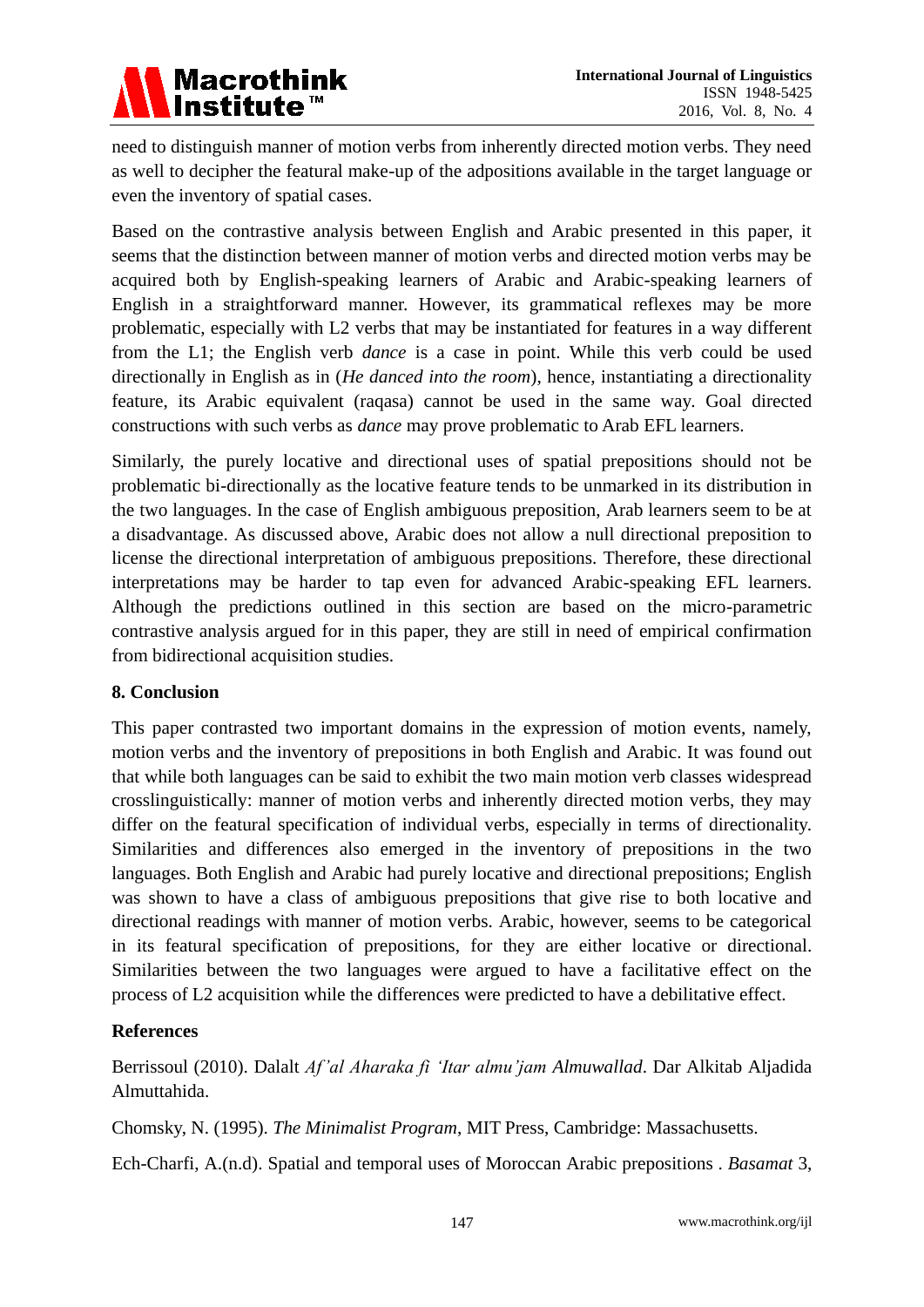

111-127. [Online] Available: www.flbenmsik.ma/data/bassamat/basamat3/Ech\_charfi.pdf (July 11 2016)

Fassi-Fehri, A. (1997). *Alm'jama wa Attawsit: Nadarat Jadida fi Qadaya Allugha Al'arabiya.* Almarkaw Athaqafi Alarabi. Beirut: Lebanon.

Ghalim,M. (2010). *Alma'na wa Attawafua : Mabadi' Lita'sil Albahth Addalai Ala'rabi.* 'Alam Alkutub Alhadith Jordan.

Gruber, J. S. (1965). *Studies in Lexical Relations*. Doctoral dissertation, MIT, Cambridge: MA.

Jackendoff, R. (1983). *Semantics and Cognition*. Cambridge, Mass.: MIT Press.

Jahfa, A. (1989). Hurufu *Aljarri fi Allughati Ala'arabiyati*. DES Dissertation, Mohammed V university: Rabat.

Jahfa, A. (2000). *Madkhal ila Addalala Alhaditha*. Dar Toubkal Linnashr: Casablanca.

Koopman, H. (2010). Prepositions, Postpositions, Circumpositions, and Particles. In G. Cinque, & L. Rizzi (eds.). *Mapping Spatial PPs: The Cartography of Syntactic Structures*  (vol. 6) (pp. 26–73). New York, NY: Oxford University Press. <http://dx.doi.org/10.1093/acprof:oso/9780195393675.003.0002>

Kracht, M. (2002). On the Semantics of Locatives. *Linguistics and Philosophy*, 25, 157–232.

Lardiere, D. (2000). Mapping features to forms in second language acquisition. In J. Archibald (Ed.), *Second Language Acquisition and Linguistic Theory* (pp. 102–129). Malden, MA: Blackwell.

Lardiere, D. (2008). Feature assembly in second language acquisition. In J. M. Liceras, H. Zobl, & H. Goodluck (Eds.), The *Role of Formal Features in Second Language Acquisition* (pp. 106–140). Mahwah, NJ: Lawrence Erlbaum Associates. <http://dx.doi.org/10.1017/S0272263108080157>

Lardiere, D. (2009). Some thoughts on the contrastive analysis of features in second language acquisition. *Second Language Research*, *25*(2), 173–227. <http://dx.doi.org/10.1177/0267658308100283>

Levin, B. (1993). *English Verb Classes and Alternations*. Chicago IL: University of Chicago Press.

Miller, G.A. (1973). English verbs of motion: A case study in semantics and lexical memory. In A. W. Melton & E. Martin (eds.) *Coding Processes in Human Memory* (pp. 335–372). New York, NY: John Wiley & Sons.

Ramchand, G. (2008). *Verb Meaning and the Lexicon*. New York: Cambridge University Press. <http://dx.doi.org/10.1017/CBO9780511486319>

Riemsdijk, H. van., & R. Huybregts. (2002). Location and Locality. In M. van Oostendorp and E. Anagnostopoulou (eds.), *Progress in Grammar: Articles at the 20th Anniversary of the*